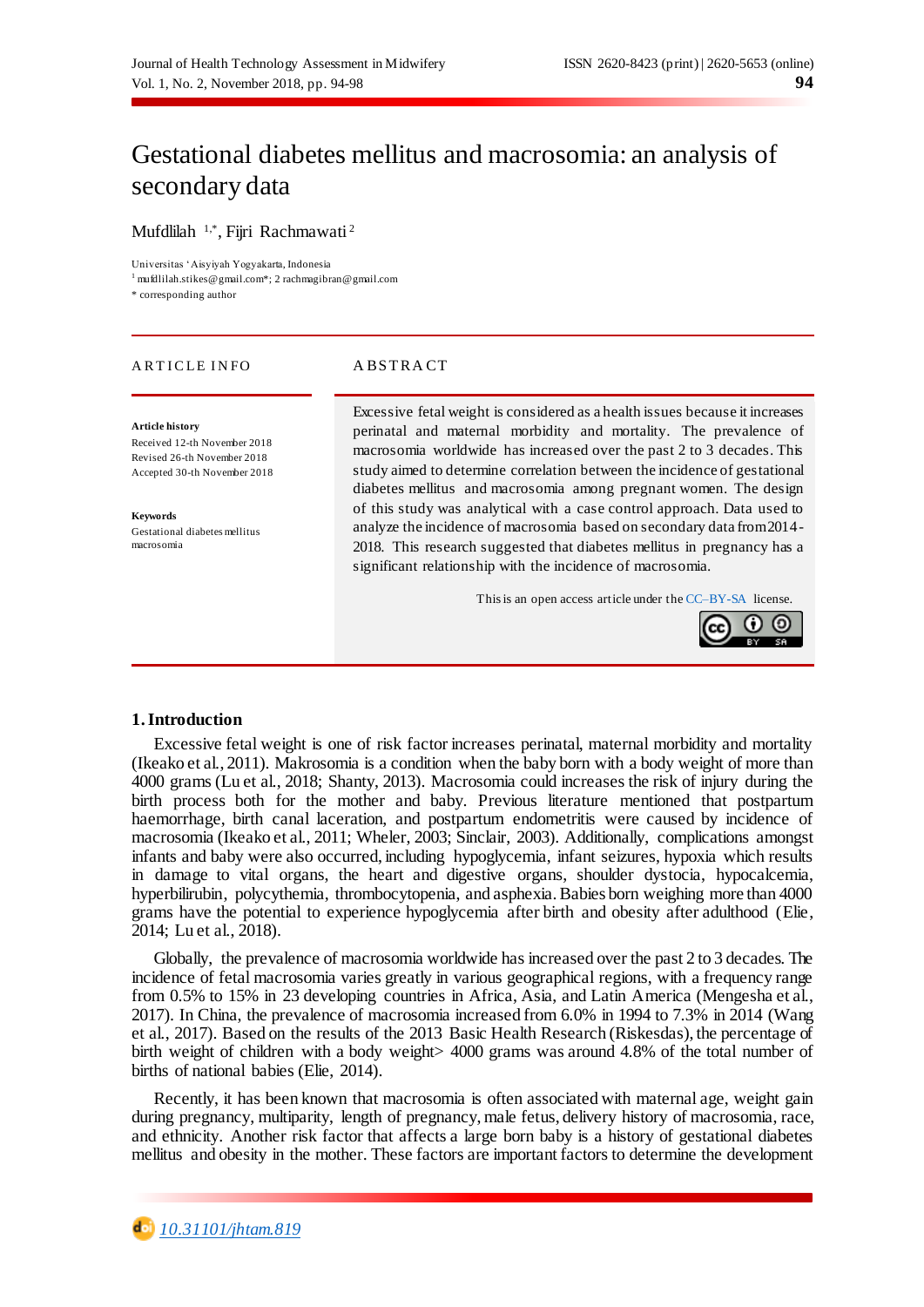of macrosomia (For the Multicentre Study Group on Mode of Delivery in Friuli Venezia Giulia et al., 2014; Cunningham et al., 2010; Ikeako et al., 2011).

The disorder of glucose tolerance that was first discovered during pregnancy is called Gestational diabetes mellitus (GDM). GDM is a condition in pregnant women who have not previously been diagnosed with diabetes, but then suddenly show high glucose levels during pregnancy (Kaaja and Rönnemaa, 2008). Glucose intolerance occurs between the ages of 24 and 28 weeks. The incidence of GDM increases every year due to lifestyle and changes in dietary patterns associated with high calorie food intake during pregnancy (Wang et al., 2018). There is evidence from preliminary study in a hospital within Yogyakarta province that the risk of incidence of macrosomia was 0.5% to 1.88% amongst pregnant women with GDM. Based on this background researchers were interested in conducting research to analyse the correlation between GDM incidence and macrosomia by using the secondary data in a hospital within Yogyakarta province.

### **2. Research Method**

The design of this research was analytical with an approach method using case control. The population in this study were all babies born in 2014 to 2018 i.e. 12,635. The sample in this study was 55 babies, the total sample size was 110 babies, with a case and control sample ratio of 1: 1. The method of sampling both case and control samples was done by purposive sampling. This research was conducted in February 2019 using the Medical Record data from 2014 to 2018.

The instrument in this research was a checklist sheet  $(\sqrt{})$  which came from secondary data in the form of medical records. Data processing techniques were carried out by careful editing, coding, entry, and cleaning. Data was then analyzed using Statistical Product and Service Solutions (SPSS) version 2.2 for Windows. Univariate data analysis was done to get the frequency distribution. Bivariate data analysis using Chi-square test. Regarding the Health Technology Assessment (HTA), researchers looked for journal references that could be related to aspects found in HTA about macrosomia.

Research ethics was carried out by researchers by submitting an application to the ethics commission of the University isy Aisyiyah Yogyakarta. The ethics commission gave approval to continue research with letter number 435 / KEP-UNISA / I / 2019

#### **3.Result**

#### **3.1.Respondent Characteristic**

| N <sub>0</sub> | Characteristic               | Group            |      |                  |      |  |
|----------------|------------------------------|------------------|------|------------------|------|--|
|                |                              | Case             |      | <b>Controll</b>  |      |  |
|                |                              | $\boldsymbol{N}$ | %    | $\boldsymbol{N}$ | %    |  |
| 1.             | Diabetes in Pregnancy        |                  |      |                  |      |  |
|                | Yes                          | 21               | 38,2 | 7                | 12,7 |  |
|                | No                           | 34               | 61,8 | 48               | 87,3 |  |
| 2.             | Parity                       |                  |      |                  |      |  |
|                | Risk                         | 35               | 63,6 | 24               | 43,6 |  |
|                | Not Risk                     | 20               | 36,4 | 31               | 56,4 |  |
| 3.             | Mother's Age                 |                  |      |                  |      |  |
|                | Mother's Age $\geq$ 35 tahun | 30               | 54,5 | 26               | 47,3 |  |
|                | Mother's Age $<$ 35 tahun    | 25               | 45,5 | 29               | 52,7 |  |

**Table 1.** The Frequency Distributor of The Respondent

Source: Secondary Data (2014-2018)

Based on table 1 it is known that in the case group and the control group the majority did not experience diabetes in pregnancy, 34 respondents (61.8%) in the case group and 48 respondents (87.3%) in the control group. Risk parity in the case group is very high at 35 respondents (63.6%), while in the parity control group there is no very high risk, 31 respondents (56.4%). In the case group of the mother's age> 35 years was higher 30 respondents (54.5%), while in the control group o the mother's age <35 years was higher, namely 29 respondents (52.7%).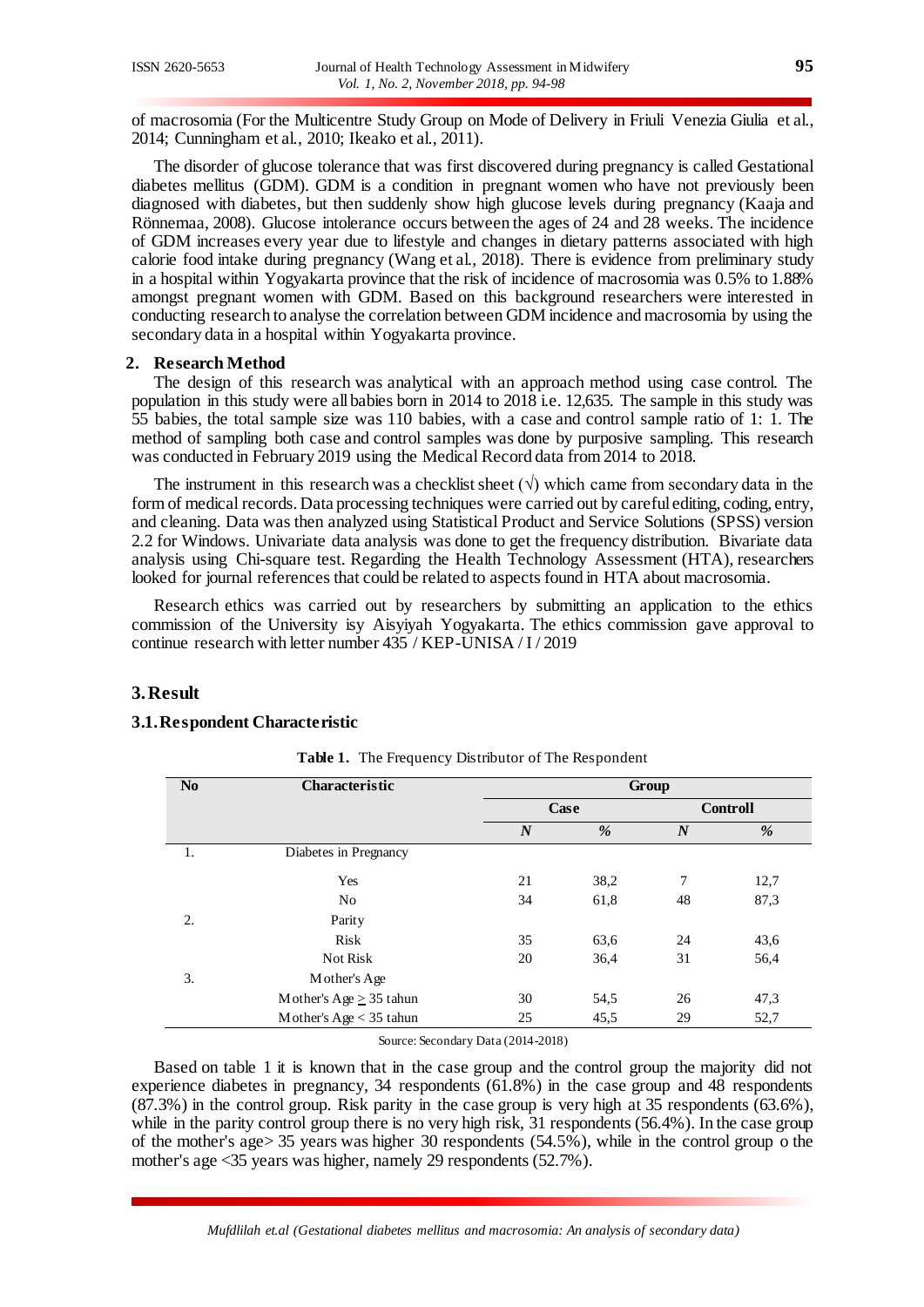#### **3.2.Analysis Result**

From the analysis results, there were 110 (100%) with a ratio of 55 (50%) macrosomia and 55 (50%) not macrosomia. Of the 55 (50%) macrosomic infants, there were 21 (38.2%) of mothers with diabetes mellitus, 34 of them (not 61.8%) in pregnancy. For babies who were not macrosomia, those who had diabetes mellitus in pregnancy were 7 (12.7%) and not diabetes mellitus in pregnancy were 48 (87.3%).

**Table 2.** Cross-tabulation and chi-square test of Neonatal Health Outcome of Pregnant Women with Diabetes Mellitus

| Diabetes in Pregnancy                                                       | Case |      | Control |            |      | ОR    | CI 95%       |
|-----------------------------------------------------------------------------|------|------|---------|------------|------|-------|--------------|
|                                                                             |      | %    |         | %          |      |       |              |
| Diabetes                                                                    | 21   | 38,2 |         | ر ۱<br>⊥∠. | 0.04 | 4.235 | 1,619-11,079 |
| Not diabetes                                                                | 34   | 61.8 | 48      | 87.3       |      |       |              |
| $\sim$ $\sim$ $\sim$ $\sim$ $\sim$ $\sim$ $\sim$ $\sim$<br>$\sim$<br>$\sim$ |      |      |         |            |      |       |              |

Source: Secondary Data (2014-2018)

The results of research based on the table above show that, in the variable diabetes mellitus in pregnancy the proportion of cases of diabetes mellitus in pregnancy was 38.2% greater than the control group ie 12.7%, while the proportion of cases that did not have diabetes mellitus in pregnancy 61.8%, smaller than the control group, 87.3%. Based on the results of the chis square test, the value of  $p =$  $0.04$  (p $> 0.05$ ) means that there was a statistically significant relationship between diabetes mellitus in pregnancy and the incidence of macrosomia. From the results of the analysis obtained  $OR = 4.235$ (95% CI: 1,619-11,079), so it could be concluded that mothers with diabetes mellitus in risky pregnancies 4.235 times greater to give birth to macrosomia babies than mothers without diabetes mellitus in pregnancy.

## **4.Discussion**

The results of the research based on the table above show that there was a statistically significant relationship between diabetes mellitus in pregnancy with the incidence of macrosomia with a value of  $p = 0.04$  OR = 4.235 (95% CI: 1,619-11,079) which indicated that mothers with diabetes mellitus in pregnancy the risk was 4.235 times greater for giving birth to a macrosomic baby than a mother who did not have diabetes mellitus in pregnancy.

This research was also in line with Srichumchit et al. (2015) 13 who showed mothers with GDM had a risk of macrosomia in the fetus with OR 1.48 (95% CI 1.28-1.71; P <0.001). According to Prawirohardjo (2009), during pregnancy there are hormonal changes which naturally occurred due to the adjustment of the body to meet the glucose needs of the fetus. In the first trimester of pregnancy, there is an increase in human placenta lactogen and prolactin which gradually increases up to at the end of the third trimester (week 35). Human placenta lactogen (hPL) has a chemical structure similar to prolactin and growth hormone. The main effects of hPL are on insulin and glucose metabolism.

The combination of *human placenta lactogen* (hPL) and prolactin triggers a kind of insulin resistance which can be detected by the presence of prandial 2-hour hyperinsulinemia. As a result of this insulin resistance mechanism, some pregnant women will experience relative hyperglycemia (gestVational diabetes mellitus). The condition of hyperglycemia in the mother is certainly very influential on the fetus, because the transfer of glucose from the mother's blood to the fetal circulation occurs diffusion through the placenta, so the fetus also experiences hyperglycemia. The condition of fetal hyperglycemia will subsequently trigger hyperinsulinemia in the fetus with the result that more fetal glycogen is synthesized, resulting in macrosomia (Aghajanian et al, 2007).

In pregnancy there is a change in endocrine metabolism and carbohydrates that support food intake for the fetus and preparation for breastfeeding. Glucose can diffuse permanently through the placenta to the fetus so that its level in fetal blood is almost like that of the mother's blood glucose. When maternal insulin cannot reach the fetus, the maternal blood glucose level will also affect blood glucose levels in the fetus. During pregnancy, the placenta produces the hormone insulin to meet the needs of glycogen in the fetus. In mothers with diabetes mellitus, placental insulin production will increase the amount of blood glucose entering through the placenta. High blood glucose in the mother will cause an increase in the response of insulin to be able to convert glucose into glycogen in the body of the fetus (Robins & Cotran, 2006).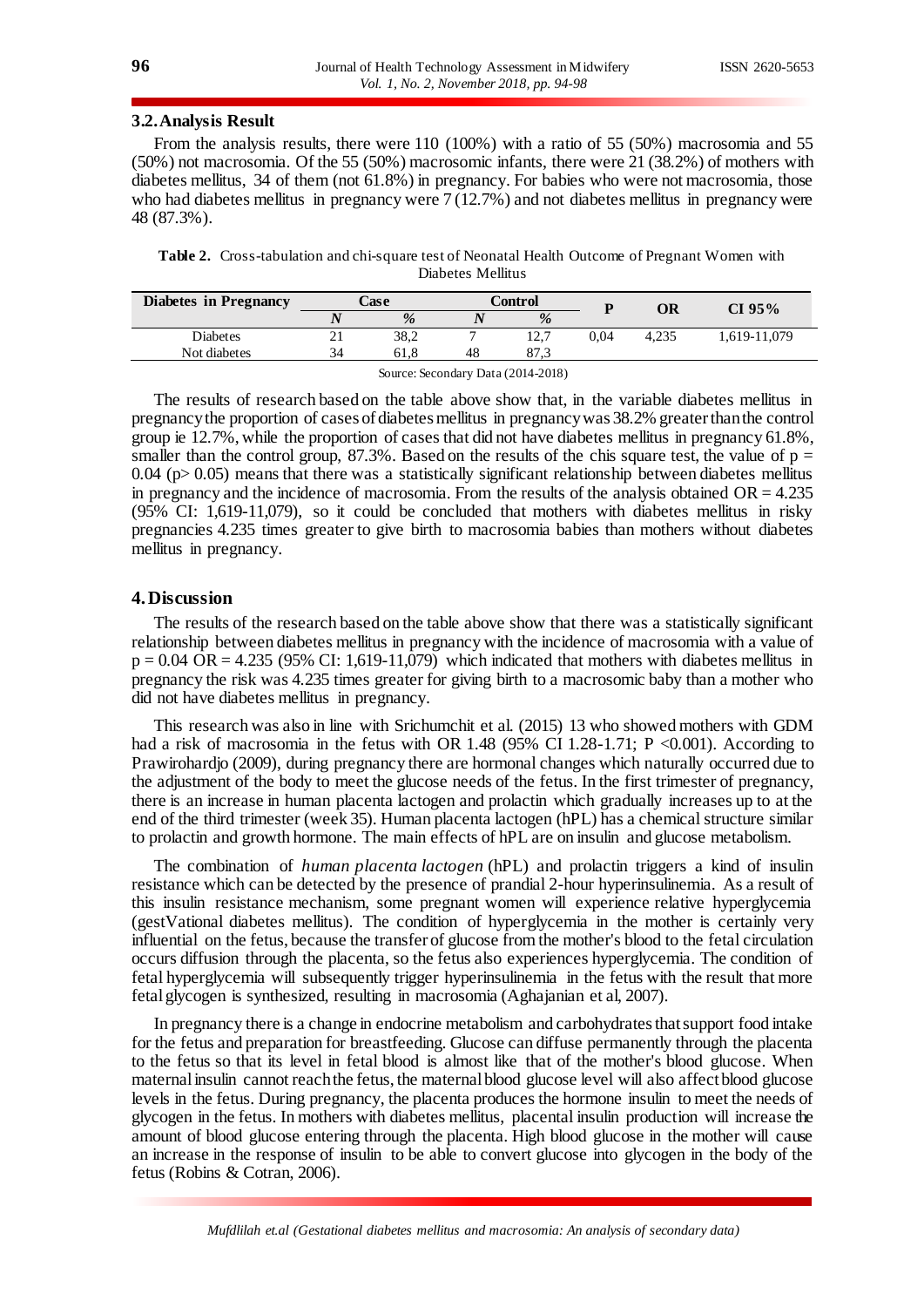Excess changes in glucose to glycogen will be stored by the fetus in the liver, thymus, adrenal glands, muscles, and fat. This is what drives the accumulation of fat and glycogen and the occurrence of organomegaly in tissues that are sensitive to insulin. Excess glucose levels will result in many glycogen being produced and resulting in increased fetal glycogen reserves. This results in fetal growth that exceeds the size it should be (Ong & Dunger, 2004). Pregnancy accompanied by high blood sugar levels and not well controlled, then the excess sugar will be continued into the baby's blood circulation. High sugar levels in the baby's blood circulation will stimulate the baby's pancreas to produce more insulin to process the sugar. This results in the baby having a large body weight and usually the baby's upper body size tends to enlarge. This has the potential to cause difficulties in the labor process, even at the age of adolescents and adults will have the risk of becoming obese and even obese (Sugianto, 2016). This is supported by Wendland et al., (2012) which shows the outcome of gestational diabetes is macrosomia. Wang et al., (2018) also said that the high glucose levels of maternal fasting together were at a risk of 1,933 times greater delivery of macrosomic infants.

#### **5.Conclusion**

Based on the results of the research, the results of the chis square test obtained a value of  $p = 0.04$  $(p> 0.05)$  which means that there was a statistically significant relationship between diabetes mellitus in pregnancy and the incidence of macrosomia. From the results of the analysis obtained  $OR = 4.235$ (95% CI: 1,619-11,079), so it can be concluded that mothers with diabetes mellitus in risky pregnancies 4.235 times greater to give birth to macrosomia babies than mothers without diabetes mellitus in pregnancy.

#### **6.Suggestion**

People with diabetes mellitus in pregnancy should always monitor blood glucose levels in order to avoid complications that can occur due to high blood glucose levels. For further research, it is expected to be able to conduct research with better study designs, for example with case control studies accompanied by in-depth interviews or with *cohort* study designs.

#### **References**

- Aghajanian P, Ainbinder S, & Akhter M., 2007, Current Diagnosis & Treatment Obstetrics & Gynecology, ed.10, Mc. Graw Hill, United State of America.
- Cunningham FG, Levono KJ, Bloom SL, Hauth JC, Rouse DJ, Spong CY. Williams Obstetric. Edisi 23. 2010. The McGraw-Hill Companies, Inc, p. 863,872-4.
- Elie, N., 2014. Maternal and neonatal complications of macrosomia. Trop. Doct. 44, 201–204. https://doi.org/10.1177/0049475514539479
- For The Multicentre Study Group On Mode Of Delivery in Friuli Venezia Giulia, Alberico, S., Montico, M., Barresi, V., Monasta, L., Businelli, C., Soini, V., Erenbourg, A., Ronfani, L., Maso, G., 2014. The role of gestational diabetes, pre-pregnancy body mass index and gestational weight gain on the risk of newborn macrosomia: results from a prospective multicentre study. BMC Pregnancy Childbirth 14. https://doi.org/10.1186/1471-2393-14-23
- Ikeako, L., Ezegwui, H., Egbuji, C., 2011. Fetal macrosomia: Obstetric outcome of 311 cases in UNTH, Enugu, Nigeria. Niger. J. Clin. Pract. 14, 322. ttps://doi.org/10.4103/1119-3077.86777
- Kaaja, R., Rönnemaa, T., 2008. Gestational Diabetes: Pathogenesis and Consequences to Mother and Offspring. Rev. Diabet. Stud. 5, 194–202. https://doi.org/10.1900/RDS.2008.5.194